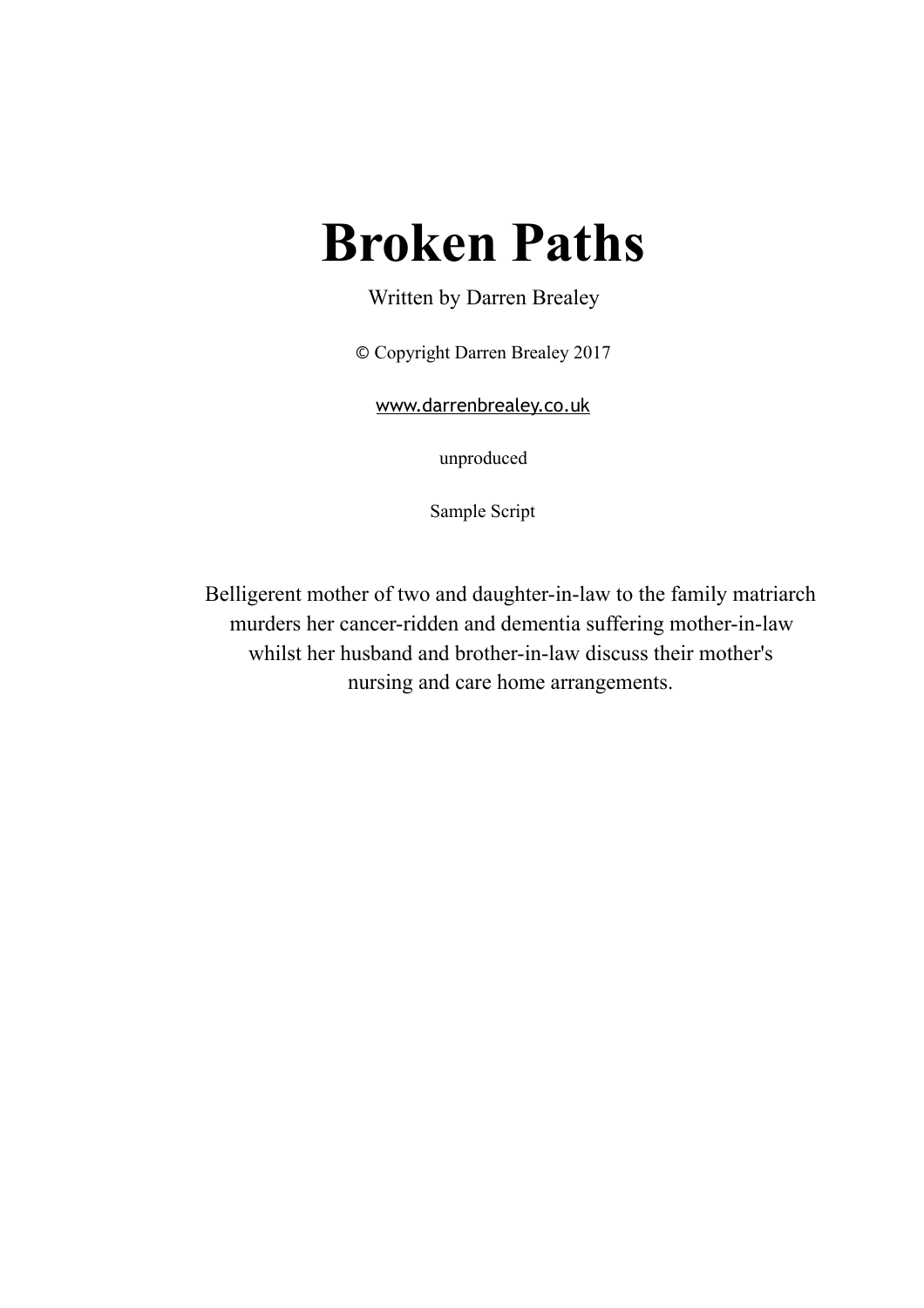# **Broken Paths**

© Copyright Darren R. Brealey 2017 All Rights Reserved www.darrenbrealey.co.uk

## **Author's Note**

This is a work of fiction. Names, characters, places and incidents either are the product of the Author's imagination or are used fictitiously, and any resemblance to actual persons, living or dead, events, or locales is entirely coincidental.

This play may include references to brand names and trademarks owned by third parties, and may include references to public figures. The Author is not necessarily affiliated with these public figures, or with the owners of such trademarks and brand names. Such references are included solely for parody, political comment, or other permitted purposes.

## **Copyright Notice**

© Copyright Darren R. Brealey 2017

#### **ALL RIGHTS RESERVED**

NOTE: This play is fully protected under United Kingdom, Ireland, Australasian and International copyright laws and treaties.

Any type of performance of this play is subject to and attracts a royalty payable to the Author and/or the copyright owner.

All rights reserved. Under copyright protection, this play may not be performed in any manner whatsoever without obtaining prior written permission from the Author. No part of this play may be reproduced in any manner whatsoever without written permission from the Author, except in the case of brief quotations embodied in critical articles and reviews.

Any part of this script (book) may not be reproduced in any form by photocopying or by any electronic or mechanical means, including information storage or retrieval systems, without permission in writing from either the copyright owner or the publisher.

This play is the sole property of the Author and is fully protected by copyright. It may not be acted by professionals or by amateurs; public readings, radio, television broadcasts, or any other manual or electronic means of reproduction are likewise forbidden without written consent from the Author.

The Author can be contacted via [www.darrenbrealey.co.uk](http://www.darrenbrealey.co.uk), via the Contact Us tab (webpage).

#### **ALL RIGHTS RESERVED**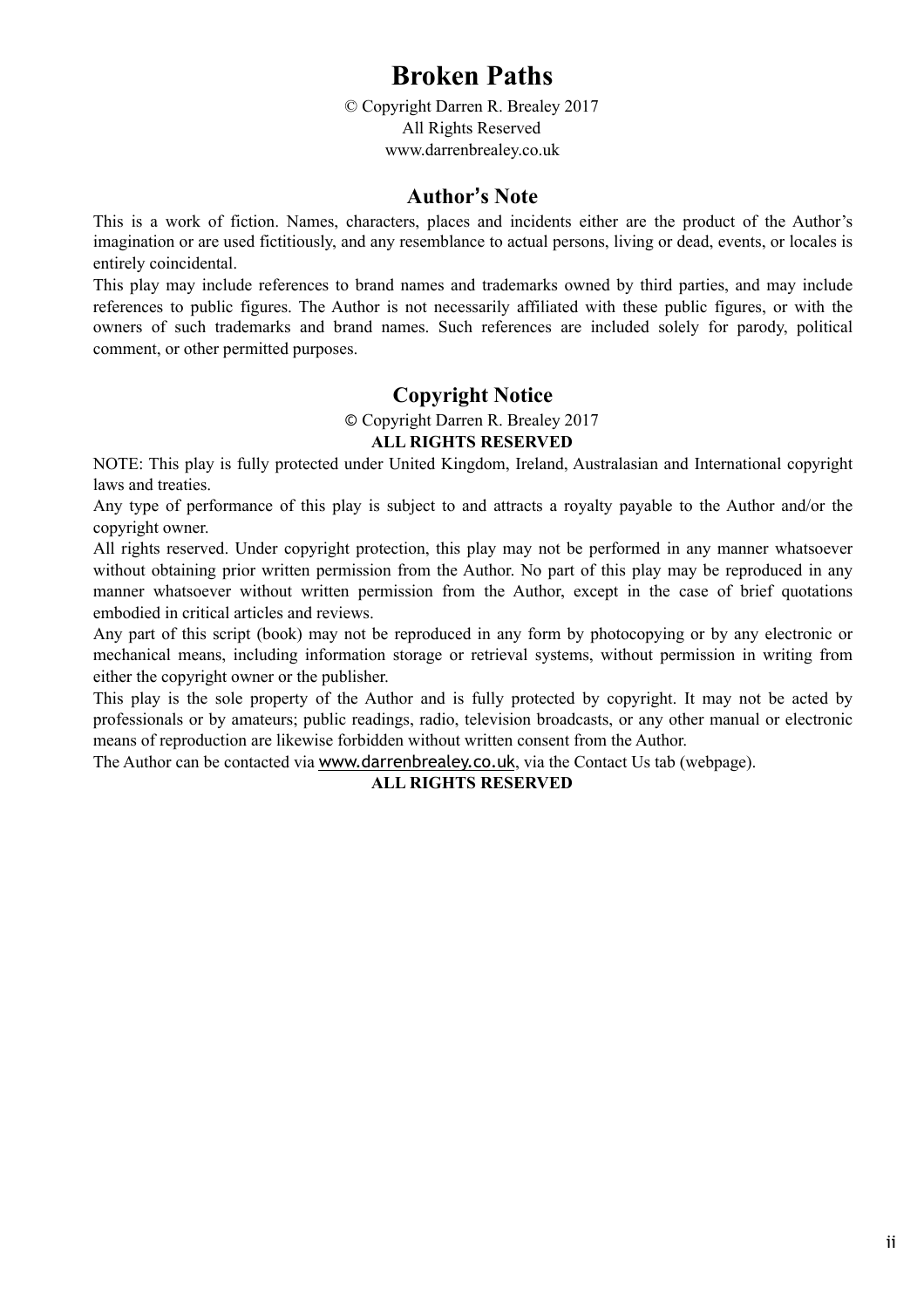## **Table Of Contents**

Total number of pages: 84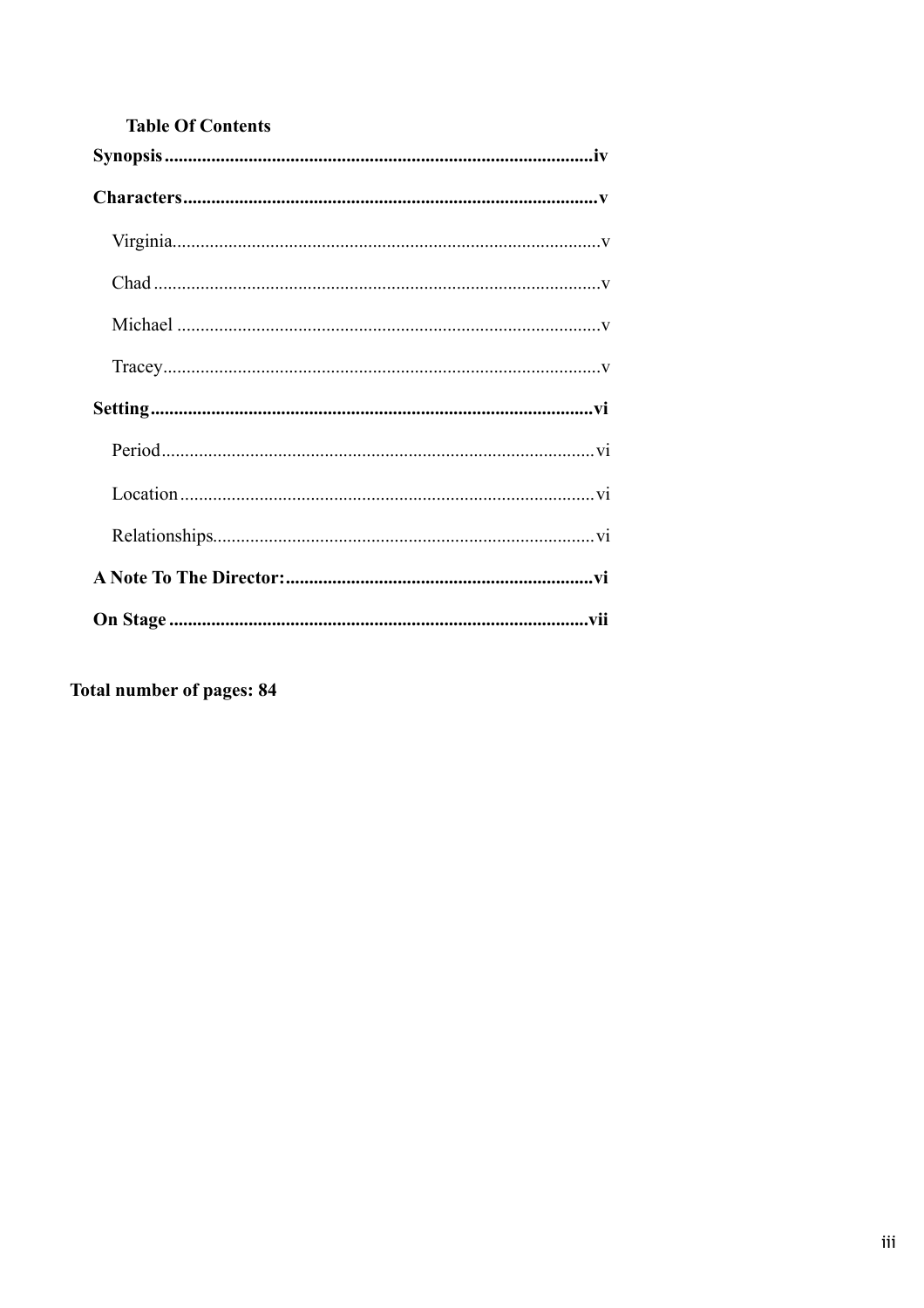## <span id="page-3-0"></span>**Synopsis**

Meet the Morris family. Virginia Morris, bitter elderly mother of Chad and Michael, secretive and reluctant to give up her helm as the matriarch. Confused, forgetful and sometimes sharp of tongue, her aggressive cancer overtakes her life. Her eldest son, Chad, a banal petty thief and frightful angry man in his early forties pathetically provides for his wife, Tracey and their two children as a local Builder and handyman. Fifteen years Chad's junior, shallow, cheap, a lost and scared wife, Tracey tries to be the woman Chad wants her to be, yet flailing in front of Virginia. Although somewhat despondent and removed, chilled and a little sensible, Michael fights for his right to stand as a member of his family, his homosexuality holding him back as far as Chad is concerned. Virginia is proud Michael is a member of the Police, yet doesn't fully understand the role he plays as a Police Constable in the Westminster LGBT Borough Liaison Metropolitan Police.

Tracey and Chad hold a small and uninspired tenth birthday party for their son, Charlie, without the fuss of Charlie's friends and mess. Tracey and Chad discuss how best to approach Virginia about moving her into a Care Home, whilst Virginia bullies Tracey into being a better mother. Tracey keeps her thoughts to herself, keeping her true feelings unknown to anyone until Virginia announces she has split her Final Will and Testament equally between her sons, excluding Tracey, out of the Will.

Tracey and Chad decide to send Virginia on a weekend holiday to Hove; whilst away they can downsize the family home, take what they want and sell off the rest that won't fit into the Care Home, under the guise of caring for Virginia and for the sake of Michael. Tracey looks on as Virginia's life suddenly ends as she chokes to death on her lunch; Tracey pours Virginia's glass of water down the sink.

After Virginia's funeral service, Michael and Chad discuss their mother's Final Will and Testament. Chad makes his announcement to contest the Will for his lions share; Michael defends his ground, which only aggravates the underflow of smouldering years of unspoken hatred between the three of them.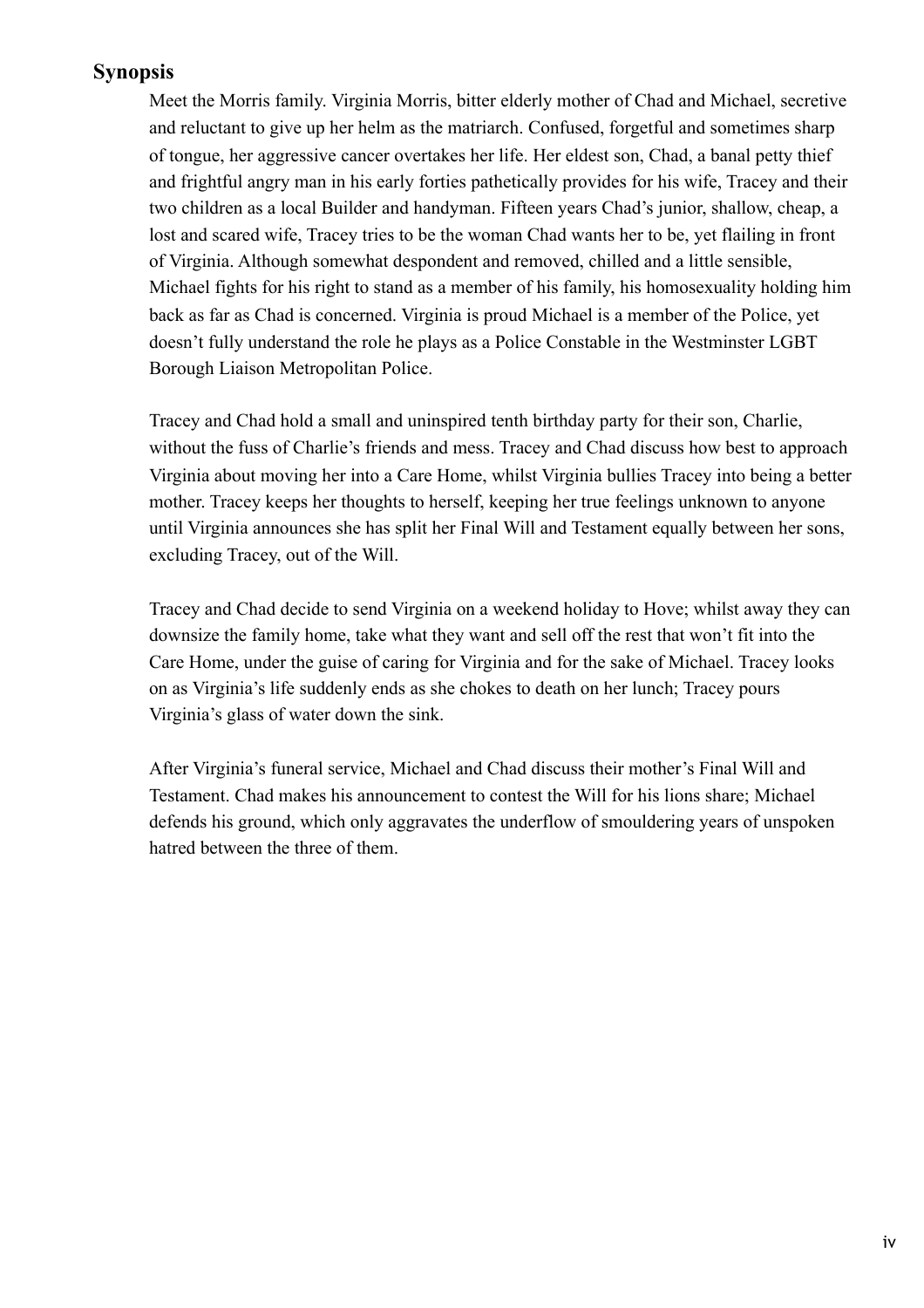## <span id="page-4-0"></span>**Characters**

The character descriptions for the Morris family are listed below. They are intended as a brief outline and further character development is encouraged.

## <span id="page-4-1"></span>*Virginia*

Virginia, Matriarch and a survivor of a harsh life, she has fought her way through tough times for herself and her children. Virginia dreamed of a life with a wealthy man who would take care of her every whim and care, but reality dealt her a cold harsh blow via the man she settled-for in a life mate.

## <span id="page-4-2"></span>*Chad*

The eldest child of the two boys and the man of the house, both his and mother's, Chad is a man's man, a tough individual who has learnt the harsh lessons of his father and his mother. A Builder by trade and a side line drug runner for his boss, Mr Czerny, Chad takes control in the company of his wife, Tracey and his two children, Charlie and Ricky.

## <span id="page-4-3"></span>*Michael*

The child born to make his parent's marriage work, Michael is the younger of the two boys and the one disregarded by his father and has had nothing but disdain from his brother, ever since he was five years old. A Police Constable in the Westminster LGBT Borough Liaison Metropolitan Police, Michael has been a proud LGBT officer for the past twenty years.

## <span id="page-4-4"></span>*Tracey*

Tracey, fifteen years younger than Chad is the contemptuous, yet timid tigress of her wed-locked family. Her life strategy is survival of the fittest, a lesson learnt from her family home of no regular income, a kitchen table occasionally without food and protecting her body from her father's wandering hands. At the age of fourteen she learnt her vagina was the way to a man's heart.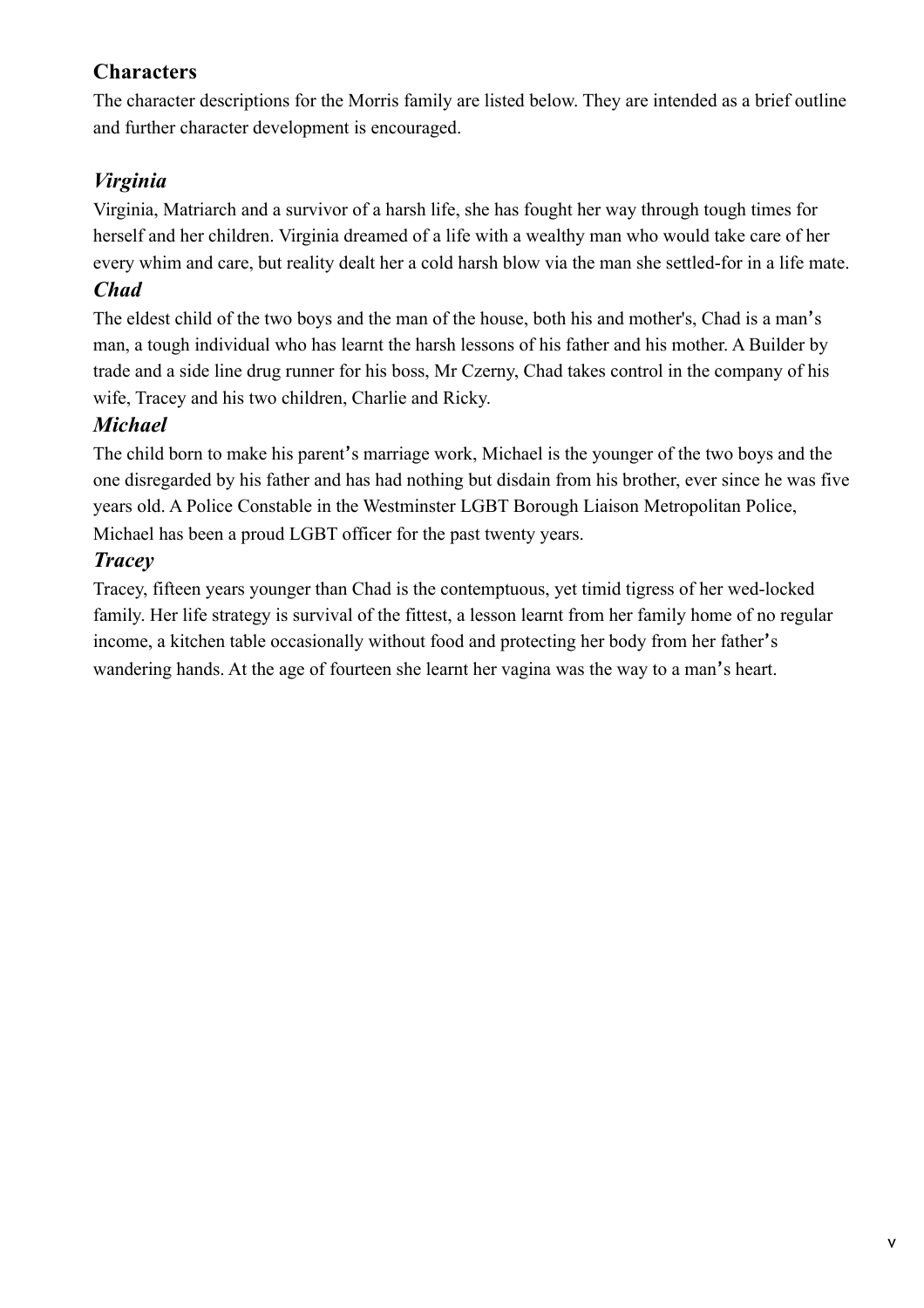## <span id="page-5-0"></span>**Setting**

## <span id="page-5-1"></span>*Period*

This play is set in modern day London. Early summer.

## <span id="page-5-2"></span>*Location*

The location of this play is situated in a large metropolitan city.

In an area renown for a strong mix of purpose built and social housing, the *location* houses those families and individuals whom financially struggle and are often kept in the eyes of the law. In the social housing dwelling of Mrs Virginia Morris, the kitchen is basic, the lounge out of date and tired and the general look and feel of the living areas are unkempt.

## <span id="page-5-3"></span>*Relationships*

Virginia is mother to Chad and Michael. Chad is the eldest child and Michael the youngest of the family. Their Father passed away a number of years ago due to prostate cancer.

Tracey and Chad are married; they have two boys of their own named Charlie and Ricky. Charlie is the eldest child and Ricky the youngest of the family.

Michael and Frank are long term lovers and have been in a very happy relationship, until recently.

# <span id="page-5-4"></span>**A Note To The Director:**

The main scene of this play is the Kitchen in Virginia's home. Depending on the demographic of the performance location, names of places, brands and other names can be changed to suit the performance location. Some dialogue language may be toned down to suit audience demographic and legal restrictions and regulations for staging and action.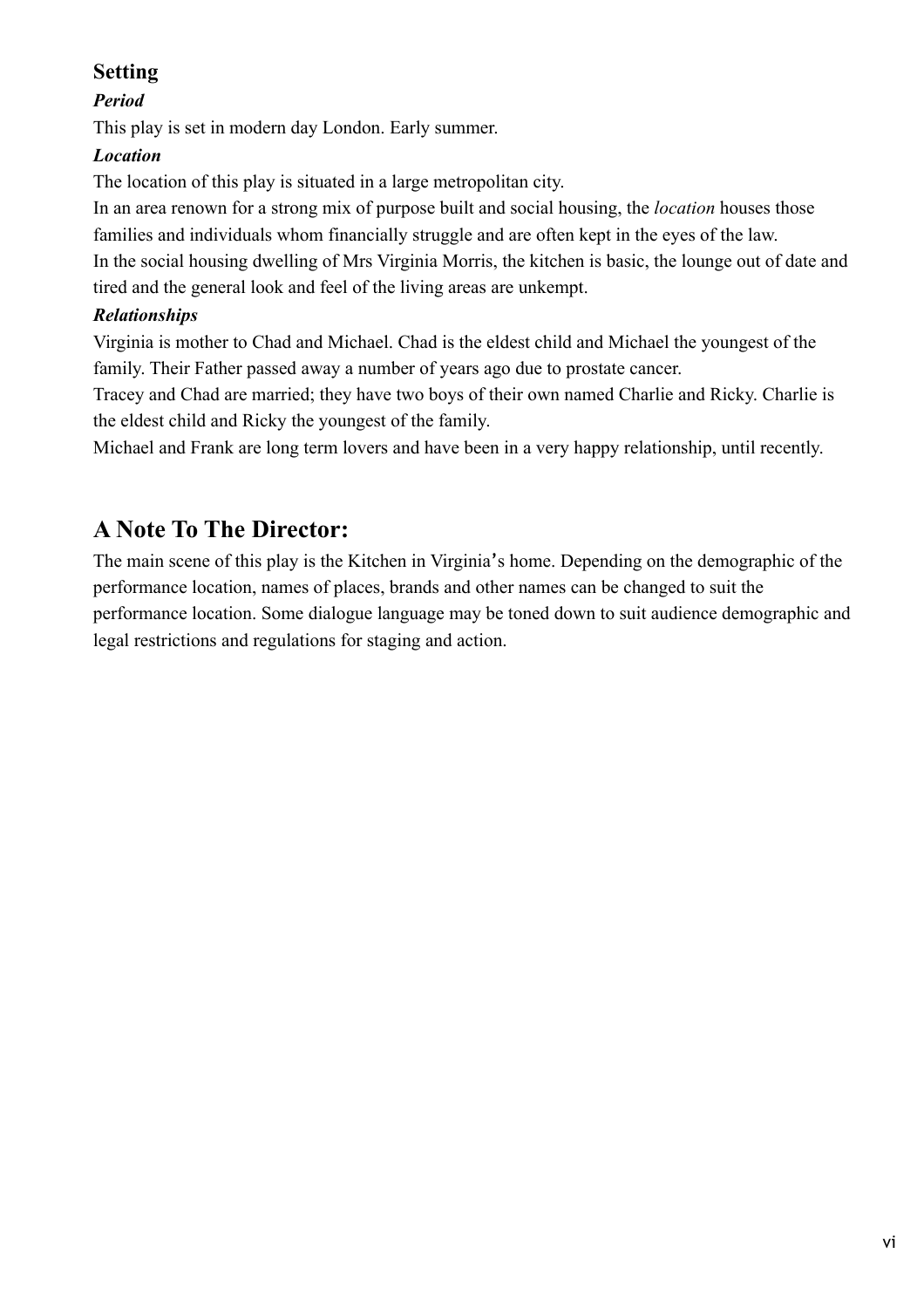# <span id="page-6-0"></span>**On Stage**

**HOUSE** 

The set for the House consists of a basic kitchen, dining / eating area and informal seating area with a disused brown coal fireplace and mantle, sofas, chair, side tables and other usual lounging area furniture and decorations.

The front door sits down stage right. Immediately in front of the door is the dining / eating area, with a dining table surrounded by chairs.

Up stage right is the basic kitchen with a window looking out over a small backyard. An Island bench for the kitchen separates the kitchen from the dining area. The kitchen consists of a bench space and cupboards, a sink, hob and other basic kitchen facilities.

An exit to the bedrooms and the rest of the house sits up centre stage.

The front door entrance sits up stage left. Either side of the front door small windows look out into the front yard and the street. A coat rack sits by the front door.

Down stage left is the informal seating area. Two two-seater sofas and a single chair surround a television, in front of the brown coal fireplace.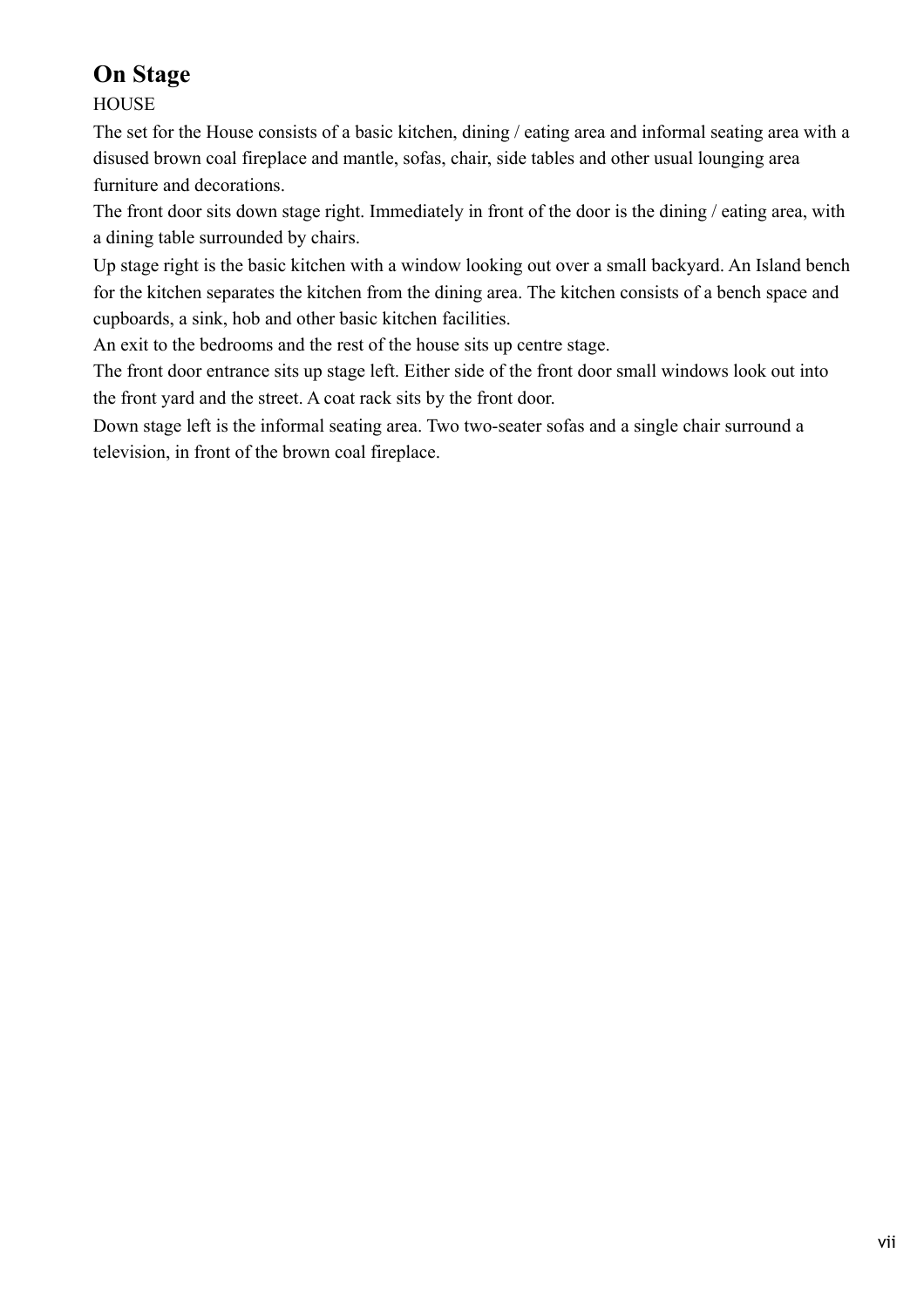#### *VIRGINIA ENTERS COMPLETLY NAKED.*

VIRGINIA: Boys learn about women by parading naked.

CHAD: Jesus, mum.

#### *TRACEY BURSTS OUT LAUGHING. MICHAEL ENTERS.*

MICHAEL: Mum. Back into the bedroom. Get dressed. Come on.

#### *MICHAEL ESCORTS VIRGINIA TO HER BEDROOM. THEY EXIT..*

CHAD: Once Mum is medically incompetent, it means the current will is no longer valid. Mum is legally incapable of making financial decisions for herself. Luckily, she has me, her faithful Trust Executor, to make financial decisions for her.

TRACEY: Make sure you run … don't walk … to the lawyer's office once you have the signed document.

CHAD: I will have legal claim to the will. I will have full access to her bank accounts, investment accounts, this house, credit cards…

TRACEY: Now you're pushing the boat out.

CHAD: Once I sit down with that Mister Surrey and rewrite the will to favour us, we won't have nothing to worry about.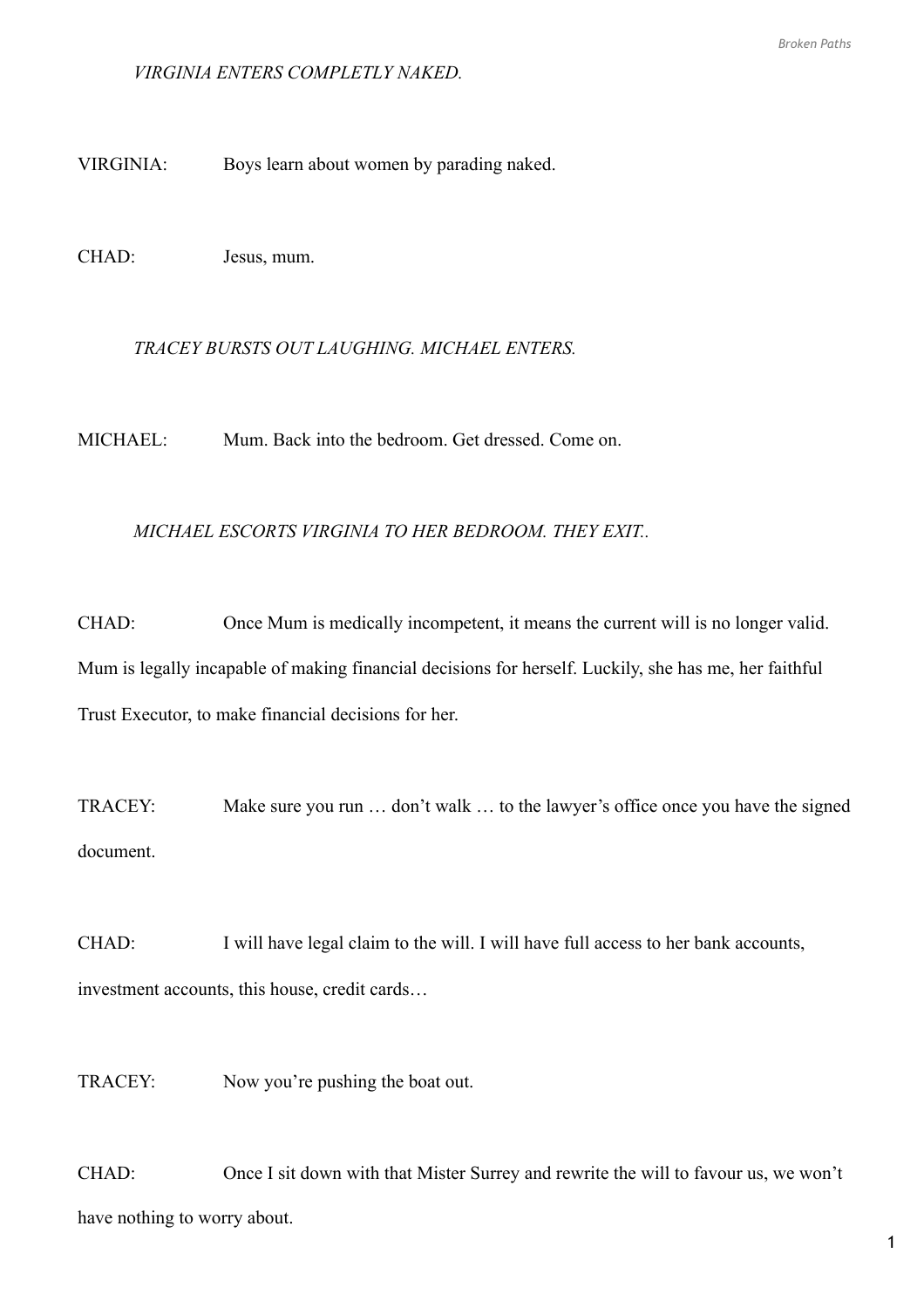TRACEY: My boys…

CHAD: …won't have nothing to worry about. But first, I'm taking Michael to the pub to tell him how this works.

TRACEY: I need to get out of here. The boys need supper. I'm not waiting for you.

CHAD: I'll find my own way home.

TRACEY: What a conscientious little man you are. On top of it all. So diligent about

managing everything. You won't waste a second. What has that little arse truckdal ever done for her?

CHAD: I am the man.

TRACEY: Make sure the removal truck is big enough. I don't want to miss a thing.

#### *MICHAEL ENTERS FROM VIRGINIA'S BEDROOM.*

CHAD: How about you and me go down the pub and…

MICHAEL: You want to be seen in the pub with me?

#### CHAD: Don't be a twat.

MICHAEL: I'm going grocery shopping for mum.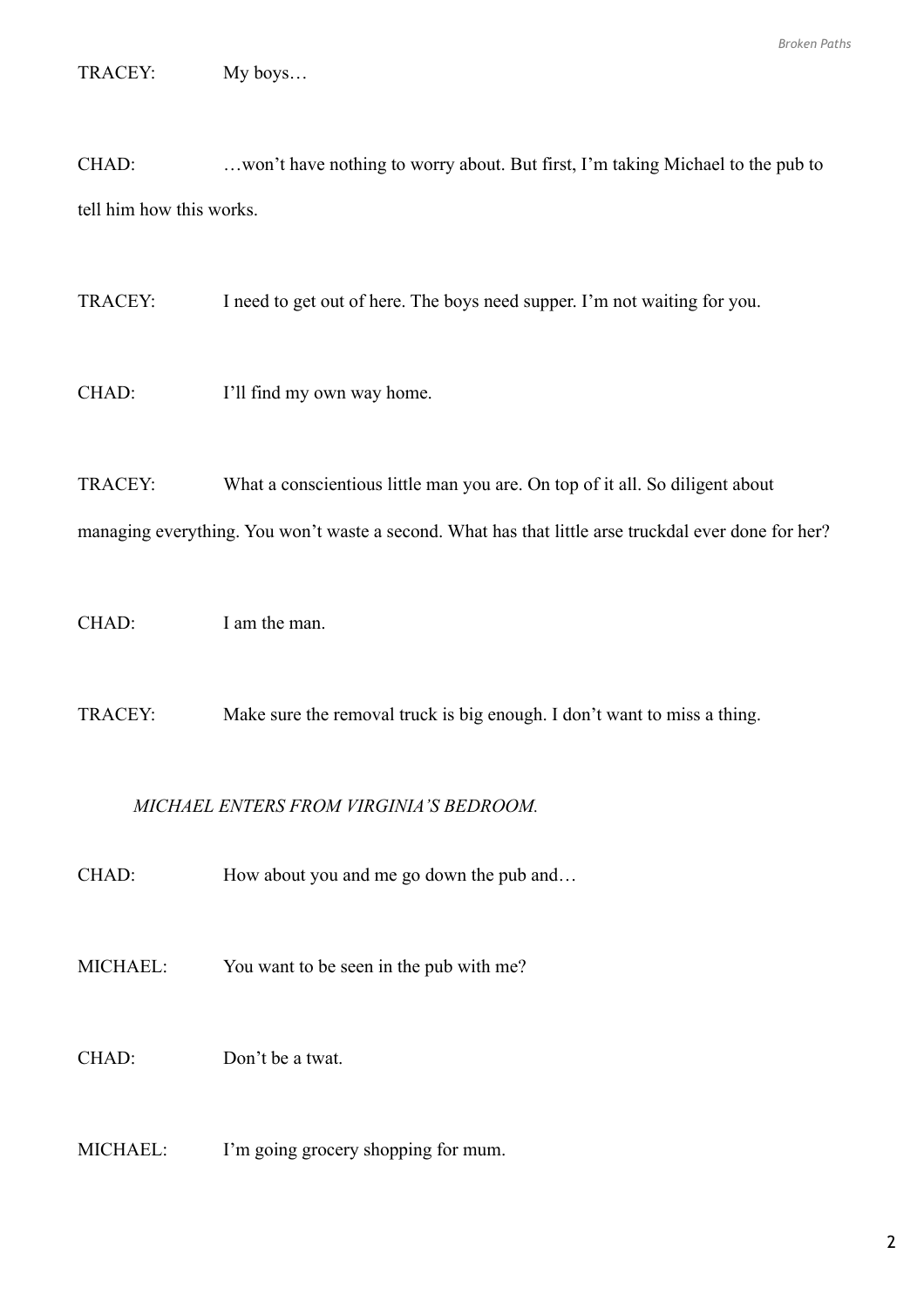- CHAD: Pub. Now. It's where men go to talk.
- MICHAEL: Grocery shopping.
- CHAD: Do that later.
- MICHAEL: I don't want to.
- CHAD: I don' give a shit.
- MICHAEL: Not my problem.
- CHAD: I'm not leaving everything to the last minute because you can't man up.
- MICHAEL: Jesus. I'll be going through the funeral plan with Mr Cribb this week.
- CHAD: Pub. Now.

### CHAD EXITS BY THE BACK DOOR. AS MICHAEL EXITS, TRACEY CALLS HIM BACK IN.

- TRACEY: Michael.
- MICHAEL: Yeah?
- TRACEY: Why haven't you introduced Frank to mum? What have you got to lose?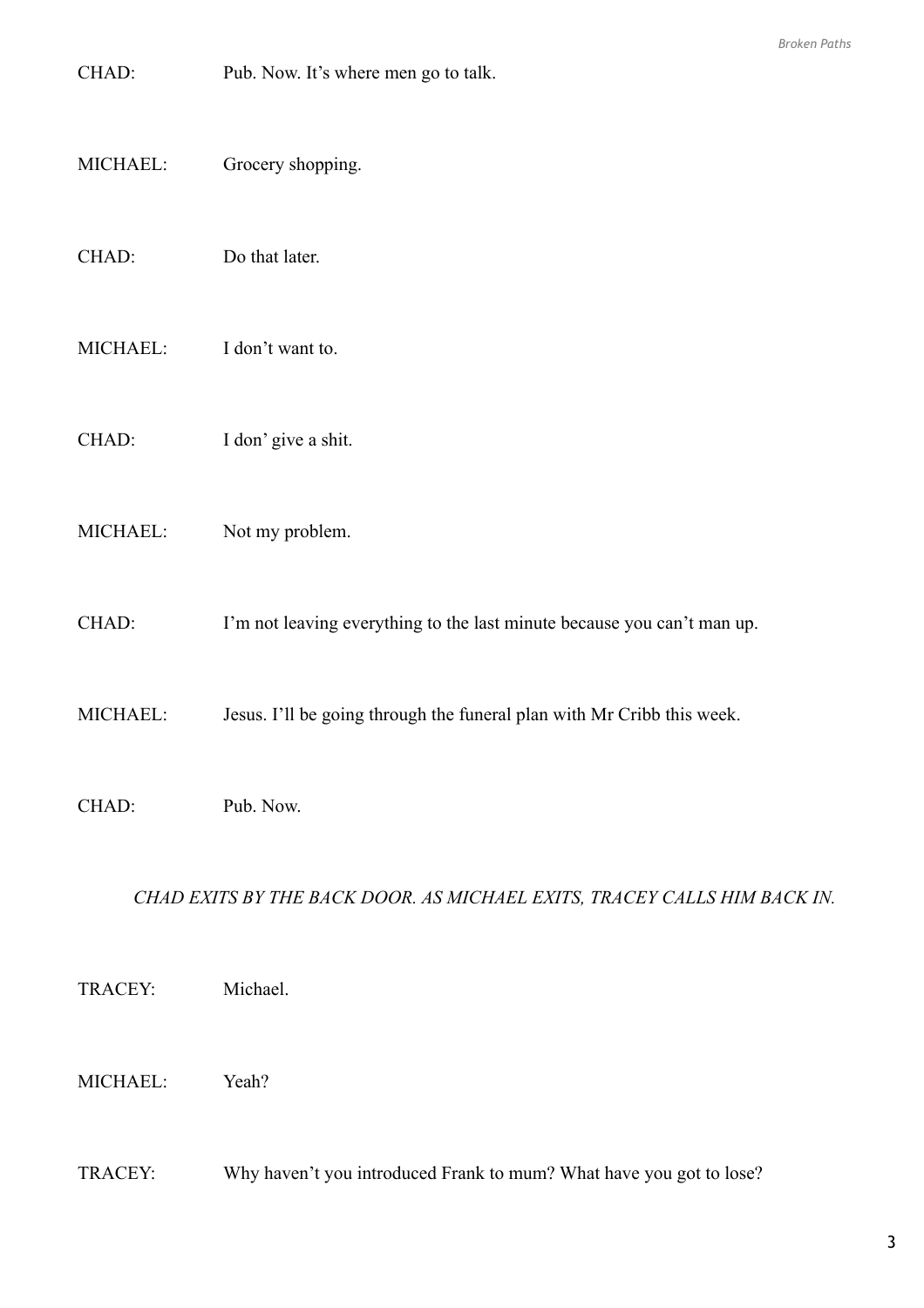MICHAEL: You ask the most extraordinary questions.

TRACEY: I'm serious.

MICHAEL: He's black.

#### *MICHAEL EXITS.*

TRACEY: Holy shit.

#### *TRACEY PREPARES A FRESH PLATE OF FOOD AND PLACES IT ON THE DINING TABLE. VIRGINIA ENTERS FROM HER BEDROOM WITH THE AID OF HER WALKING CANE.*

TRACEY: The boys have gone down the pub.

VIRGINIA: Together?

TRACEY: I've made you supper. You got your button?

#### *TRACEY GATHERS HER THINGS. VIRGINIA SITS AT THE DINING TABLE. SHE MOVES FOOD AROUND ON THE PLATE IN FRONT OF HER,*

VIRGINIA: It's around my neck. Chad wants to talk about me going on a beach holiday to Hove. Who the fuck wants all those pebbles up their arse. Then he'll talk me into a Care Home. Bullshit. When did getting old become so important? A Care Home. Yesterday I was fussing over your wedding. You was crying over your hair. Then the grandkids turn up and before you know it, I'm taking pills. It starts with your eyes. Damned eyes.